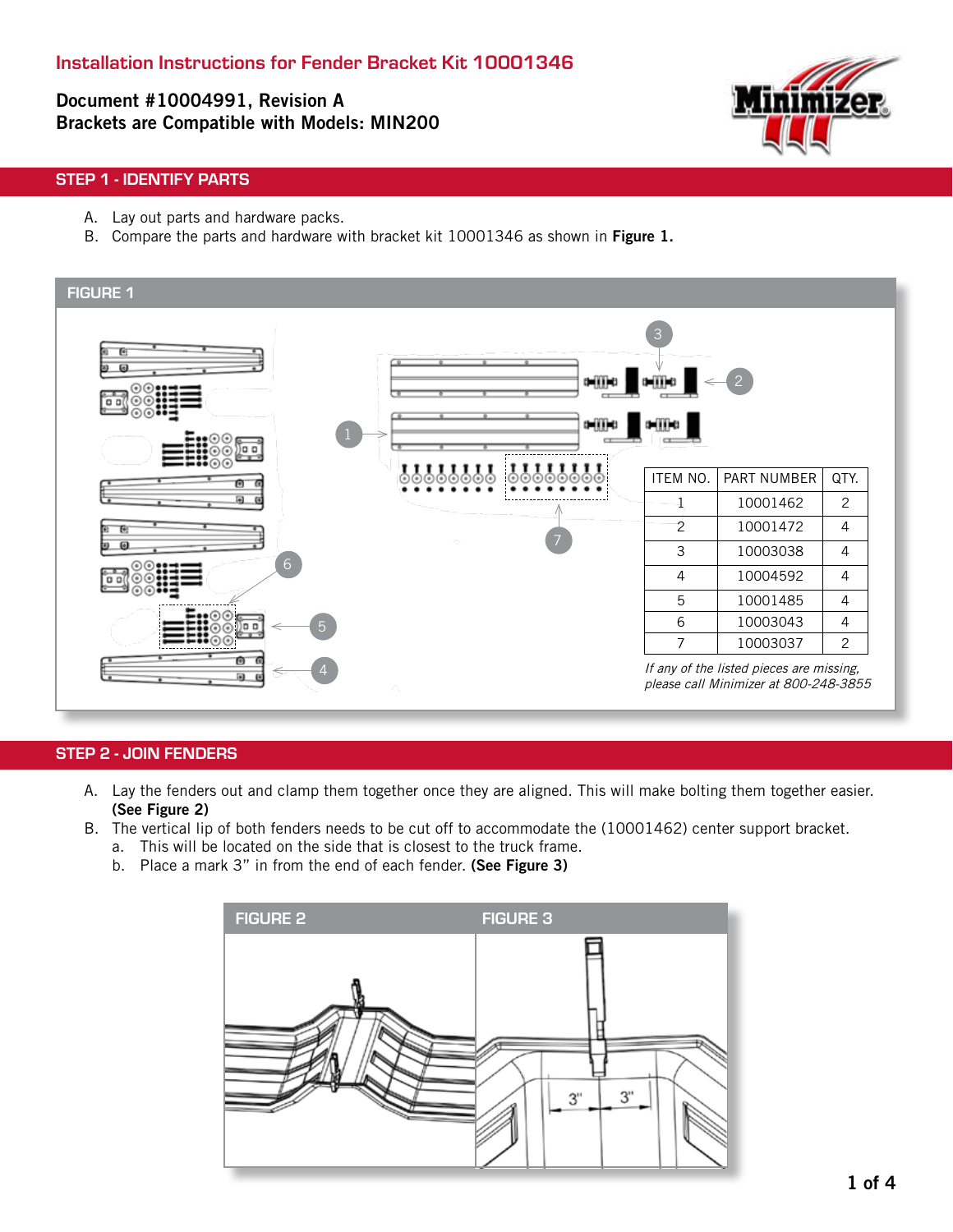# Installation Instructions for Fender Bracket Kit 10001346

# Document #10004991, Revision A Brackets are Compatible with Models: MIN200

- c. Draw outline of the area that needs to be cut out similar to Figure 4.
- d. Cut out the marked off area.
- C. Make sure the center bracket and the trim plate *(if purchased)* are centered between the two fenders. (See Figure 5)

Tip: The center bracket (10001462) "V" should be facing down.

- a. Drill eight holes through the fender and trim plate from the bottom using the holes in the (10001462) center bracket as a guide.
- b. Use eight 5/16" x 1" bolts to bolt the fenders, trim plate, and center bracket together.
- c. Use eight 5/16" nuts provided with the kit on the underside of the fenders.
- d. Recommended torque is 10-15 ft.-lbs.

Tip: Start with the bolts closest to the truck frame and work towards the outside.

#### STEP 3 - DETERMINE SIZE OF SPACERS AND POSITION FENDERS

- A. Confirm the total suspension travel distance. This is used to determine the clearance required between the fender and the tire.
	- a. For air suspension systems, dump the air bags and confirm it is the lowest point of travel.
		- i. Understand that some air suspension designs may cause the wheels to roll closer to the fender (roll forward) as the suspension deflates. In order to make sure the fenders are centered on the tires, test the suspension in the inflated and deflated positions to determine the best positioning so that the fenders are centered over the tires in the inflated position.
		- ii. For air suspensions with travel exceeding 6", a travel stop may need to be installed to reduce required clearance between the fenders and tires. This will also improve alignment and 5th wheel plate clearance. (Please call Minimizer @ 800-248-3855 for questions regarding this issue).
	- b. For spring systems, measure the distance between the spring assembly and the bump stops on the frame and record the measurement.
- B. Place the fenders on spacer blocks above the tires.
	- a. In most applications 1.5" of tire clearance is best.
	- b. The goal is to ensure the fender does not rub the tire.
	- i. The minimum clearance recommended is ¾" above the maximum travel point of the suspension system.
	- c. For an air suspension system, place a ¾" to 1.5" thick board on top of the tires after the air is released from the airbags. (See Figure 6)
	- d. For spring suspensions use spacer material that is ¾" to 1.5" thicker than the measurement recorded above.
- C. For trucks with air suspension, raise and lower the suspension to confirm the clearance between the fenders and wheels and that the fenders will be centered front to rear when the air suspension is inflated.



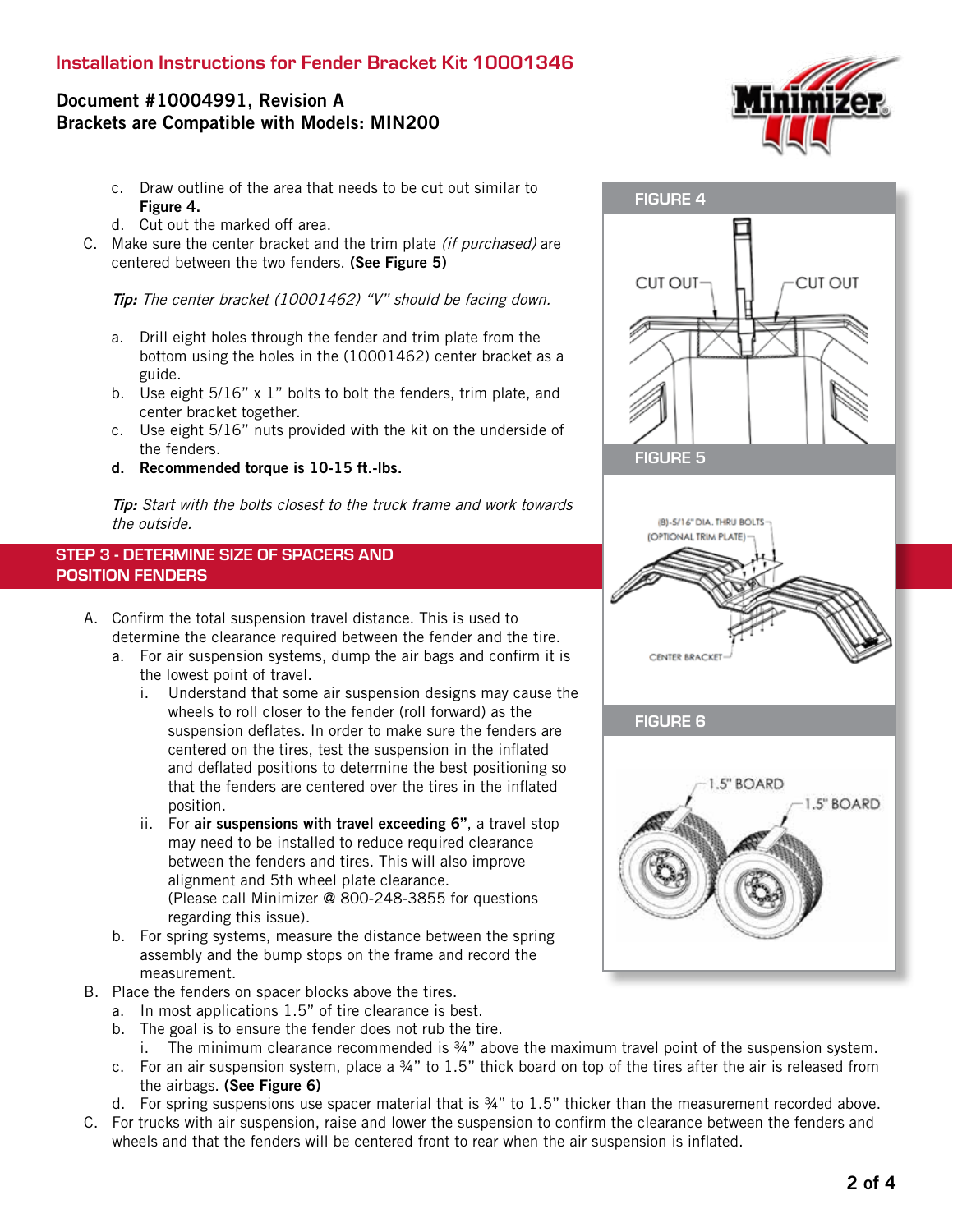# Document #10004991, Revision A Brackets are Compatible with Models: MIN200



#### STEP 4 - POSITION BRACKETS

- A. With the fenders in position, mark and test fit the brackets where they will attach to the frame.
- B. If possible, use existing bolt holes in the frame to attach the front and rear (10004592) poly brackets.

**Tip:** It is common for the front bracket to align with the existing quarter fender holes.

- C. If possible, use existing bolt holes in the frame to attach a steel plate (not supplied) for the center bracket and weld the bracket to the plate. (See Figure 7)
	- a. Plate should be a minimum of 1/4" thick.
- D. Another option is to weld the bracket directly to the frame

#### Warning: Review vehicle owner's manual before welding directly to the frame.

- E. If possible, position the mounting brackets low on the fender so they are no more than 15" from the bottom. (See Figure 8)
	- a. Brackets mounted 8-12" from the edge is optimal.
	- b. The goal is to reduce the risk of the leading edge of the fender from blowing back against the tire during high wind.

**Tip:** If the front fender bracket is mounted higher than 15", refer to the link below for further suggestions on adding additional support http://www.minimizer.com/instructions.html

#### NOTES:

- Round spacers are supplied to hold the (10001472) swivel bracket away from the frame when needed. In some cases, frame components may interfere with the required bracket location and require a spacer. (See Figure 9)
- USE SPACERS ONLY WHEN NECESSARY! The ideal installation is to mount the (10001472) swivel bracket directly to the frame using no spacers.
- If using the mounting hole inside the pipe of the swivel bracket, the excess flat steel may be trimmed off to provide a cleaner look.

#### STEP 5 - ATTACH BRACKETS TO TRUCK FRAME

A. Once the front bracket is in position with the fender, tighten the 5/8" x 4-1/2" bolt that goes through the (10001472) swivel bracket to attach the swivel securely to the frame. (See Figure 10) a. Recommended torque is 160-170 ft-lbs.

### FIGURE 7



#### FIGURE 8



FIGURE 9



#### FIGURE 10